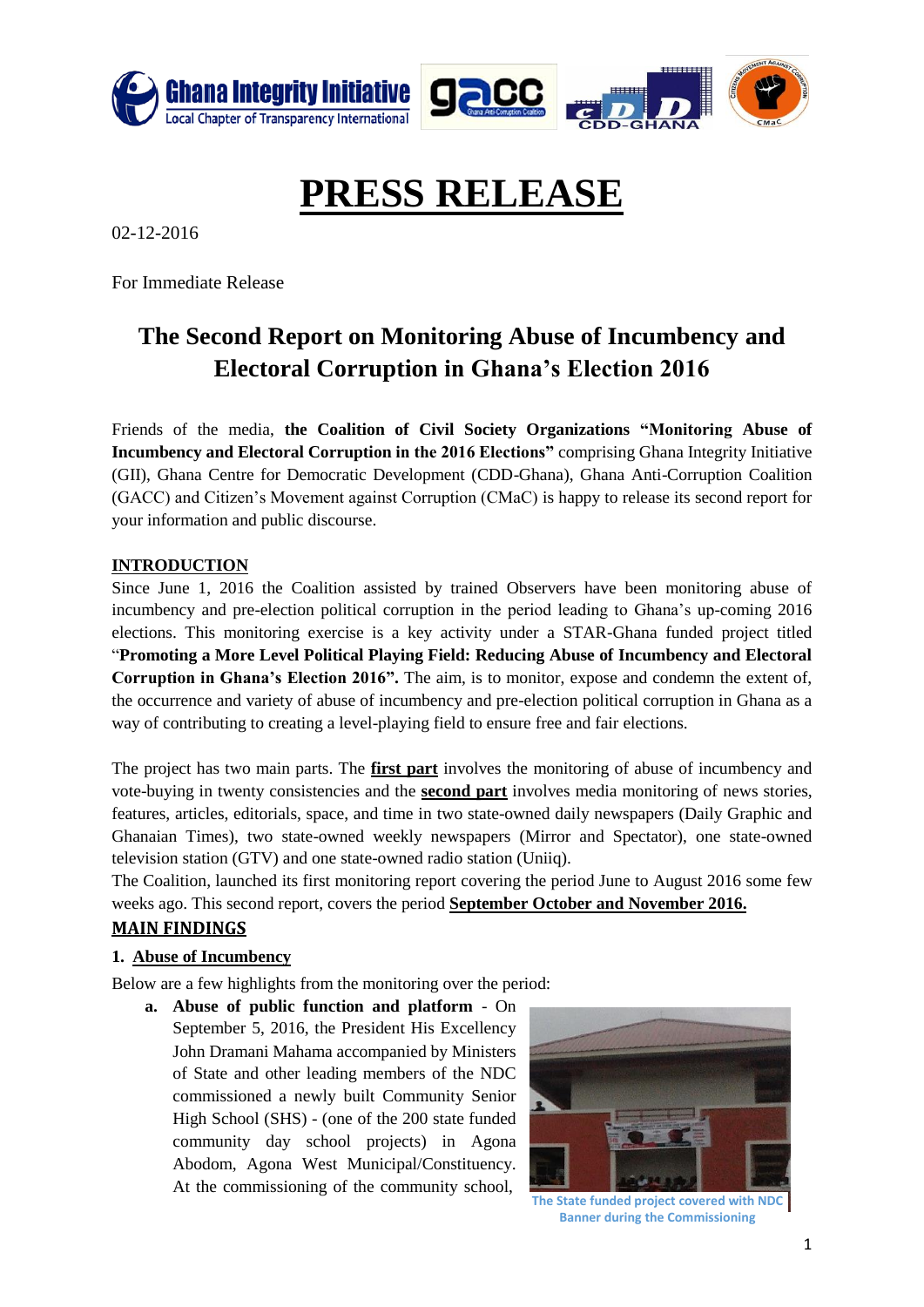

the President, the Regional Minister and other speakers used the occasion to promote the incumbent party as well as canvass for votes.

- **b. Engagement of public officers in campaign activities during working hours by the incumbent party -** On Wednesday 19th October 2016 at 1:40pm in the Awutu Senya West constituency, the District Chief Executive (DCE), Hon. Sampson Abbey Armah was seen at an activity organized by the NDC incumbent Member of Parliament, Hon. Hannah Tetteh at the palace of the Papaase Chief, he was observed dressed in NDC party colours and campaigning for votes for the Member of Parliament.
- **c. Use of public (state or local) vehicles free of charge or at discount rates for campaigning for or on behalf of incumbent party -** In the Yagaba Constituency of the Northern region, the DCE was spotted at the National Farmer's Day on November 4, 2016 in his official vehicle covered with stickers of the ruling NDC.

#### **2. Electoral Corruption (Vote buying)**

During the monitoring period, the Coalition c observed incidences of vote buying in the selected constituencies. Specifically, offering money and medical supplies etc to voters aimed at securing votes formed the majority of incidences recorded. Examples include:

- **a.** Mr. Anthony Karbo of the NPP was observed distributing five Ghana cedis to voters during a house to house campaign exercise in Lawra
- **b.** On Wednesday, October 5, 2016 in Bechem some individuals associated with Mrs. Hannah Bisiw were observed sharing money to voters during the voter transfer exercise
- **c.** Dr. Bright Oppong, an independent Parliamentary candidate of Ahafo-Ano North on Friday, October 21, 2016 donated a Daewoo Saloon Car to the Moslem Council and promised to donate a pick-up when they vote for him.
- **d.** Other vote buying activity monitored was the provision of medicine/pharmaceutical equipment to institutions and communities aimed at securing votes. For example,
- **e.** On Monday October 24, 2016, the NDC youth organized free screening of Hepatitis B for people within Lamashegu, Dungu and surrounding communities at Lamashegu, opposite Japan Motors, Tamale.

#### **3. Fair and Equal Access to State Media Resources**

During the monitoring period September – November 2016, the monitors continued to observe disparities in the amount of airtime and print space allocated to the incumbent government as against the competitors. Information was biased in favour of the ruling party. Presented below are some illustrations of what was observed:

The monitoring report on Uniiq showed, NDC was covered in two hundred and thirty-five (235) radio stories forming 33% of the number of political stories aired (714 political stories) on this platform while NPP was covered in one hundred and ninety-three (193) stories which formed 27% of the total. Next was PPP which was covered in ninety-three (93) stories forming 13% of the 714 political stories. CPP was covered in sixty-two (62) stories forming 8.7% of the total. APC was covered in fifty (50)